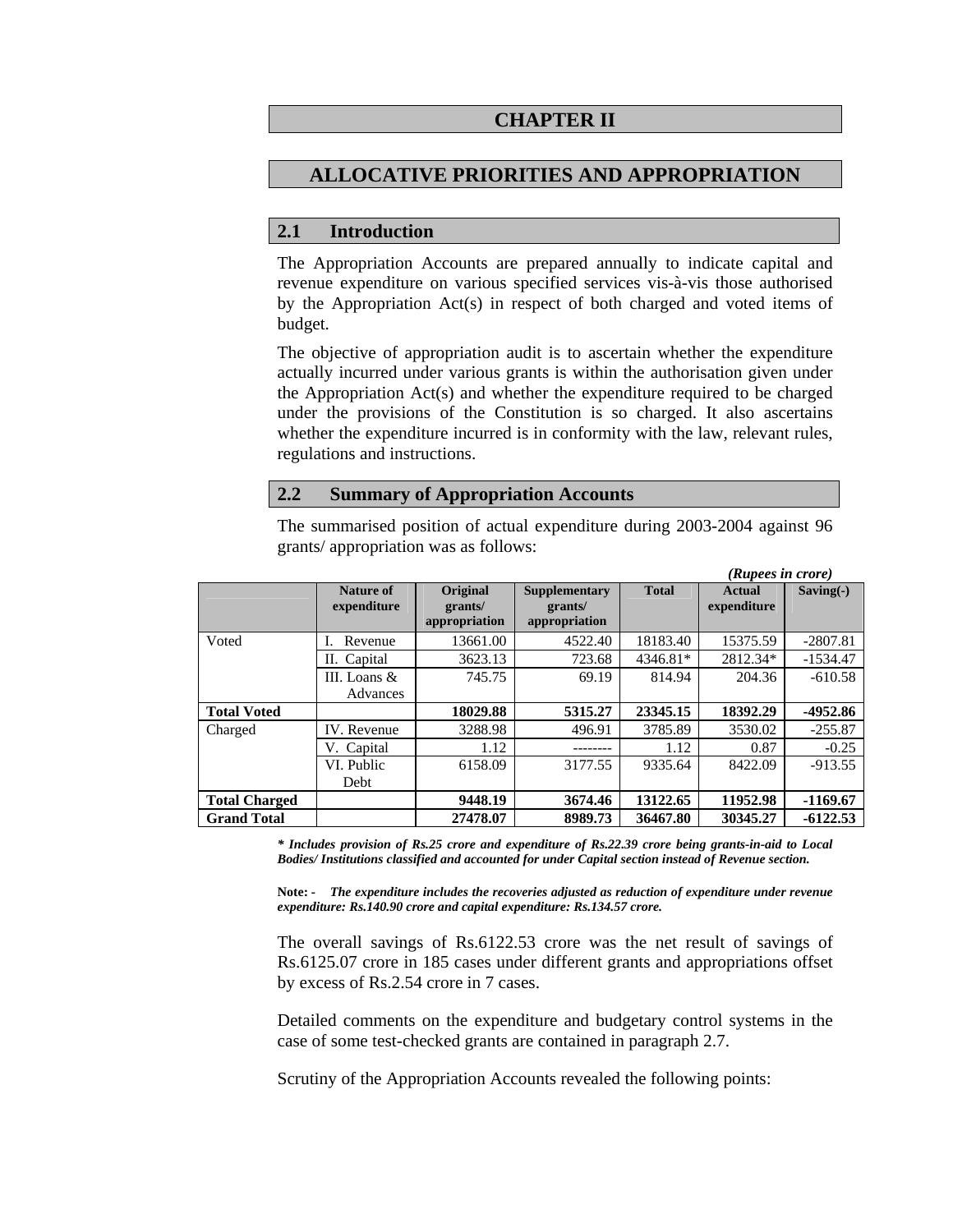# **The expenditure was overstated:**

- ¾ by Rs.115.45 crore (Revenue section: Rs.111.44 crore and Capital section: Rs.4.01 crore) on account of unspent amounts transferred to Major Head 8443-Civil Deposit 800- Other Deposit, through nil payment vouchers.
- ¾ by Rs.139.14 crore (Deposits: Rs.545.59 crore less disbursements : Rs. 406.45 crore) to the balance of Major Head 8443- Civil Deposit, 106- Personal Deposit Account, in respect of government institutions. Out of Rs.545.59 crore deposited during the year, Rs.143.82 crore were credited through nil payment vouchers.

Genuineness of expenditure of Rs.20 lakh drawn on Abstract Contingent bills could not be vouched as Detailed Contingent bills were not submitted.

# **The overstatement of total expenditure was partly offset by its understatement:**

- $\triangleright$  to the extent of Rs.18.09 crore spent under various heads for which vouchers were not received from the treasuries during the year; the amount accordingly remained unaccounted for and was kept under objection in the books of the Accountant General (A&E)-I.
- $\triangleright$  by rupees one crore drawn from the contingency fund during the year and remained unrecouped at the close of the year under Major Head 2217-Urban Development in Grant no. 94.

The savings/ excesses (Detailed Appropriation Accounts) were intimated to the controlling officers requiring them to explain the significant variations. Out of 983 sub-heads commented upon in the Appropriation Accounts, explanations for savings/ excesses in respect of 857 sub-heads (87.2 per cent) were either not received or not to the point.

# **2.3 Fulfilment of Allocative Priorities**

# *2.3.1 Appropriation by Allocative Priorities*

Analysis of savings with reference to allocative priorities brought out the following:

#### **Grant No. 6-Expenditure pertaining to Finance Department**  *(Rupees in crore)*

|                        |         |                    |                           | (Kupees in crore) |
|------------------------|---------|--------------------|---------------------------|-------------------|
| <b>Revenue (Voted)</b> |         | <b>Total grant</b> | <b>Actual Expenditure</b> | <b>Saving</b>     |
| Original:              | 1476.24 |                    |                           |                   |
| Supplementary:         | 212.50  | 1688.74            | 1249.91                   | 438.83            |

Savings occurred mainly under 2070-Other Administrative Services-Administrative arrangements due to formation of new districts (Rs.30 crore), Lump-sum provision for voluntary retirement (Rs.10 crore), Other Expenditure (Rs.97.56 crore), Recommendation of Brahma Swarup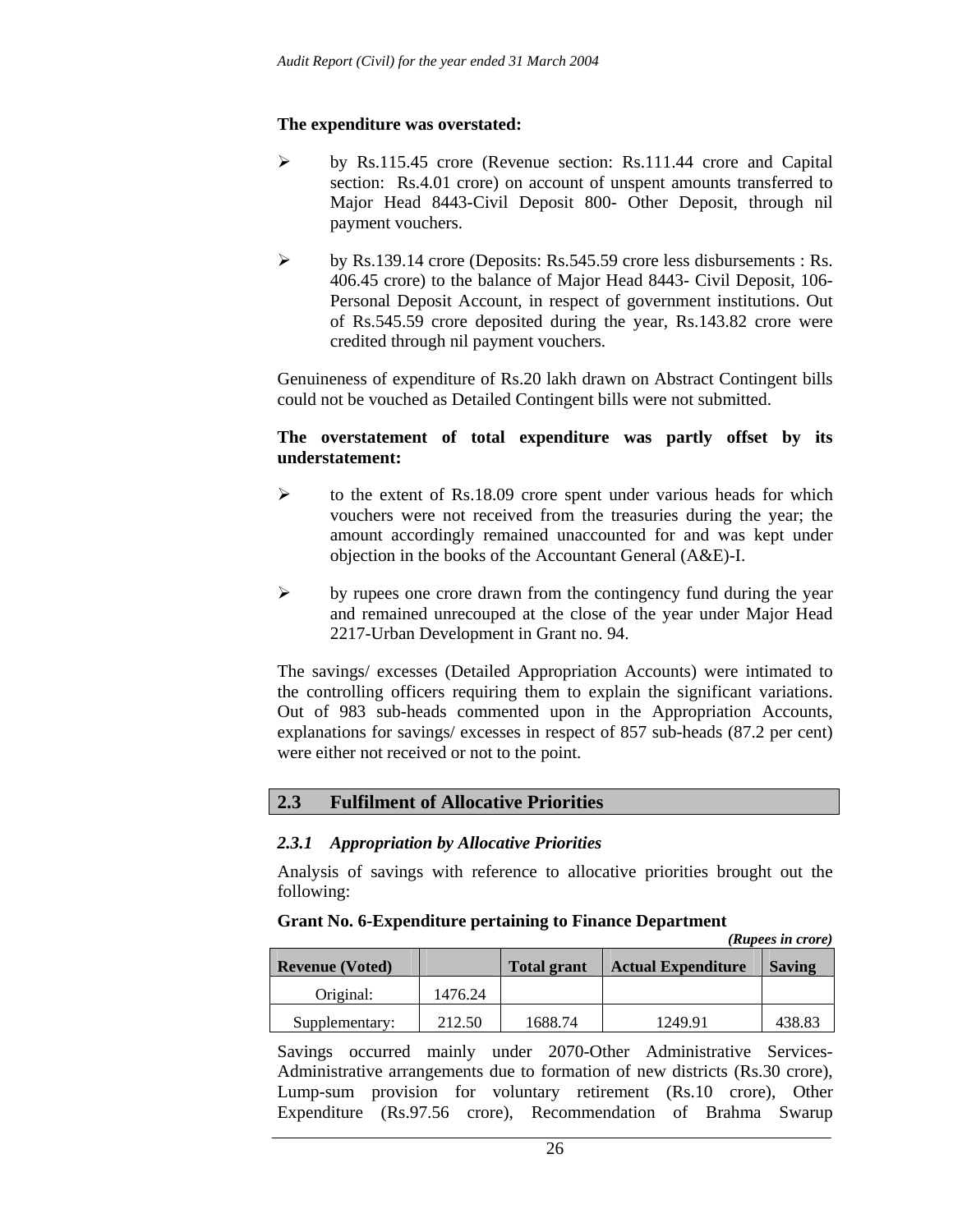Committee (Rs.75 crore), Relief on Pension (Rs.33.28 crore), and 2071- Pensions and other Retirement Benefits- Payable to Retired Salaried Persons (Rs.37.03 crore), Payment of Commuted Value of Pensions in India (Rs.117.90 crore), Service and Death- cum Retirement Gratuity (Rs.10.81 crore), and Family Pension (Rs.11.98 crore). Reasons for savings have not been intimated (October 2004).

### **Grant No.12- Expenditure pertaining to Energy Department**

*(Rupees in crore)* 

| <b>Capital</b> (Voted) |        | <b>Total grant</b> | <b>Actual Expenditure</b> | <b>Saving</b> |
|------------------------|--------|--------------------|---------------------------|---------------|
| Original:              | 616.00 |                    |                           |               |
| Supplementary:         | 120.00 | 736.00             | 102.81                    | 633.19        |

Though there were savings of more than 83 per cent of the original provision, yet supplementary grant of Rs.120 crore was taken. Savings occurred mainly under 4801-Capital Outlay on Power Project- Externally aided projects (Normal)- Payment of grant's portion in the form of share capital in project loans received from Asian Development Bank (Rs.120 crore) and 6801-Loans for Power Projects- State Plan Schemes (Normal) Other Loans to Electricity Boards (Rs.512.19 crore). Reasons for savings have not been intimated (October 2004).

### **Grant No. 24- Public Works- Roads and Bridges**

*(Rupees in crore)*

| <b>Capital</b> (Voted) |        | <b>Total grant</b> | <b>Actual Expenditure</b> | <b>Saving</b> |
|------------------------|--------|--------------------|---------------------------|---------------|
| Original:              | 422.34 |                    |                           |               |
| Supplementary:         | 54.00  | 476.34             | 297.53                    | 178.81        |

Savings were mainly under 5054- Capital outlay on Roads and Bridges- State Plan Scheme (Normal)- Construction of Major Bridges under NABARD Loan Assistance (Rs.9.42 crore), Construction of Rural Roads under NABARD Loan Assistance (Rs.10.21 crore), Repayment of Bond amount (Rs.11.25 crore), Upgradation, Bitumenisation and Renovation (Rs.62.02 crore), Central Sector Scheme Normal- Central Road Fund (Rs.43.72 crore) and Centrally Sponsored Scheme Normal- Road Construction Works (A.D.B.) (Rs.40 crore). Reasons for saving have not been intimated (October 2004).

### **Grant No. 30- Expenditure pertaining to Panchayat and Rural Development Departmen**t

*(Rupees in crore)* 

| <b>Capital</b> (Voted) |        | <b>Total grant</b> | <b>Actual Expenditure</b> | <b>Saving</b> |
|------------------------|--------|--------------------|---------------------------|---------------|
| Original:              | 310.20 |                    |                           |               |
| Supplementary:         |        | 310.20             | 59.29                     | 250.91        |

Savings were mainly under 4515- Capital Outlay on Other Rural Development Programmes- Centrally Sponsored Schemes Normal- Grant to Madhya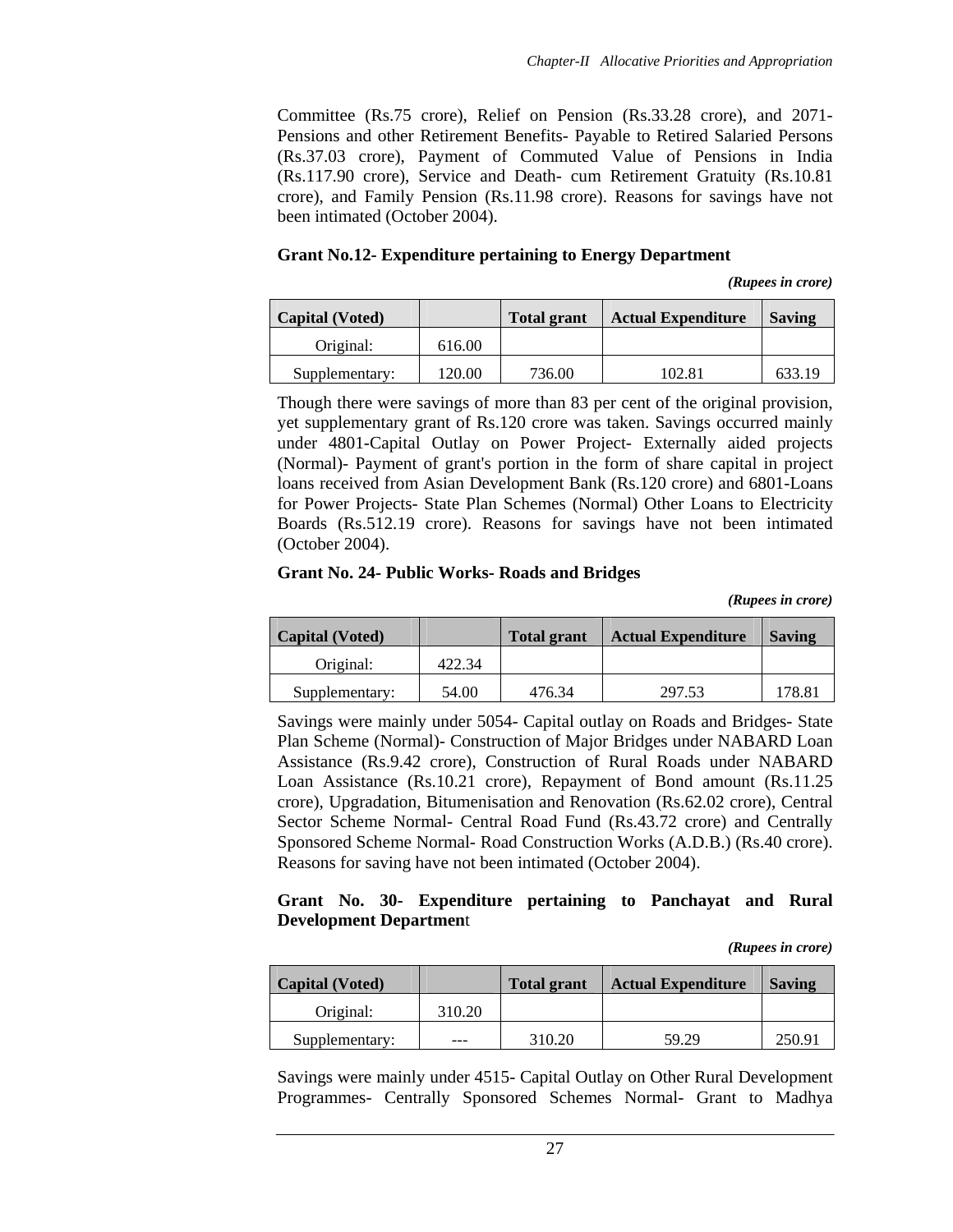Pradesh Rural Road Development Authority (Rs.250.90 crore). Reasons for this has not been intimated (October 2004).

### **Grant No. 39- Expenditure pertaining to Food, Civil Supplies and Consumer Protection Department**

| (Rupees in crore) |  |
|-------------------|--|
|                   |  |

| <b>Revenue (Voted)</b> |        | <b>Total grant</b> | <b>Actual Expenditure</b> | <b>Saving</b> |
|------------------------|--------|--------------------|---------------------------|---------------|
| Original:              | 234.47 |                    |                           |               |
| Supplementary:         | Token  | 234.47             | 63.30                     | 171.17        |

Savings occurred mainly under 2408- Food, Storage and Warehousing-Central Sector Schemes Normal- Grant from Central Government under Decentralised Procurement Scheme (Rs.150 crore) and State Plan Schemes (Normal)- Recoupment of loss to Co-operative Societies for sale of food grain under Public Distribution System (Rs.13.09 crore). Savings of Rs.150 crore were attributed to release of assistance directly to the Madhya Pradesh Civil Supplies Corporation by Government of India, while part of savings of Rs.13.09 crore was due to compulsory economy cut and non operation of new budget system properly (Rs.11.05 crore).

#### **Grant No. 41- Tribal areas sub plan**

*(Rupees in crore)* 

| <b>Revenue (Voted)</b> |        | <b>Total grant</b> | <b>Actual Expenditure</b> | <b>Saving</b> |
|------------------------|--------|--------------------|---------------------------|---------------|
| Original:              | 545.61 |                    |                           |               |
| Supplementary:         | 100.91 | 646.52             | 378.11                    | 268.41        |

Savings occurred mainly under 2029-Land Revenue- Scheme for purchase of private land and giving on lease to landless (Rs.14.23 crore); 2202-General Education- Centrally Sponsored Schemes-T.S.P- Sarva Shiksha Abhiyan (Education for all) (Rs.90.55 crore); 2225-Welfare of Scheduled Castes, Scheduled Tribes and Other Backward Classes- Scheme financed out of additive funds from Government of India for TSP- Assistance to Tribal people for restoration of Agricultural land (Rs.12.24 crore), Check Dam, Wells, Tube wells, Diversion Channels, Water harvesting structure etc. for Tribal Community (Rs.11.49 crore), Assistance to Tribal beneficiaries for Wells, Tube wells, Irrigation Pumps and Agriculture Ponds (Rs.10.10 crore), Plantation of grain and fruits species as a measures of Soil Conservation on the land of Tribals (Rs.10.90 crore), Plantation of Minor Forest Produce and collection of roots and herbs in Tribal Areas (Rs.8.09 crore), 2401-Crop Husbandry- Centrally Sponsored Schemes T.S.P.-Agriculture programme (Macro Management) (Rs.17.65 crore). Saving of Rs.90.55 crore under Sarva Shiksha Abhiyan was due to release of central share directly to the mission by G.O.I. and release of 25 percent matching state's share in the ratio of the available central amount. Saving of Rs.17.65 crore under Agriculture programme (Macro Management) was partly due to providing of funds for payment of crop insurance claims of Kharif 2000 (Rs.6 crore). Reasons for other savings have not been intimated (October 2004).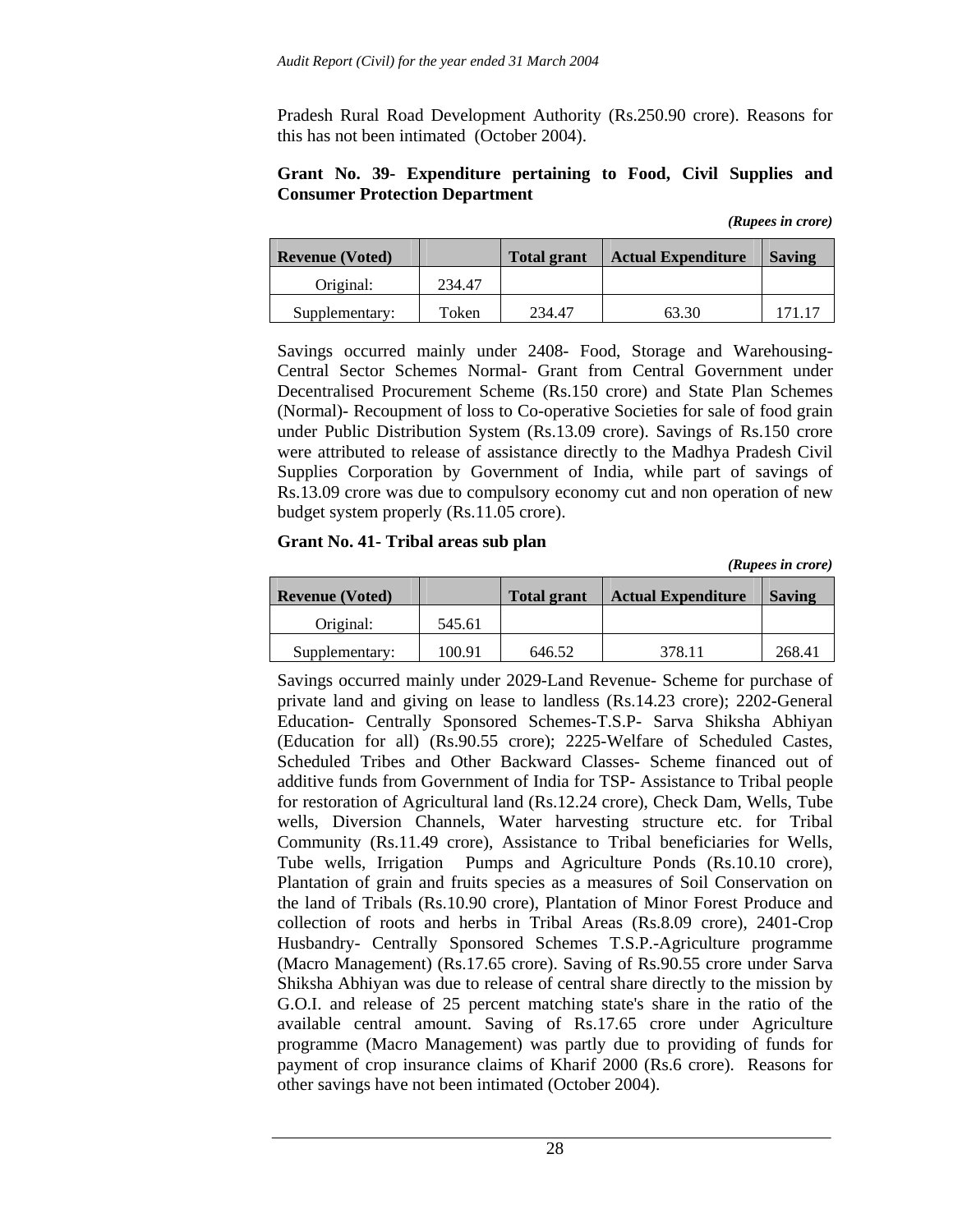*(Rupees in crore)* 

| <b>Capital</b> (Voted) |        | <b>Total grant</b> | <b>Actual Expenditure</b> | <b>Saving</b> |
|------------------------|--------|--------------------|---------------------------|---------------|
| Original:              | 986.19 |                    |                           |               |
| Supplementary:         | 287.09 | 1273.28            | 765.96                    | 507.32        |

#### **Grant No.48 -Narmada Valley Development**

Substantial savings of Rs.25.34 crore, Rs.87.85 crore, Rs.100.93 crore and Rs.11.97 crore under the four schemes<sup>\*</sup> were mainly due to non-finalisation of construction agencies. Saving of Rs 40.87 crore under Sardar Sarovar Project was partly due to cut in allotment (Rs.7.00 crore), while saving of Rs.166.56 crore was mainly due to slow progress of work under the State Plan Schemes land acquisition and rehabilitation work in submerged area of Sardar Sarovar (Major Head 4801). Reasons for other saving/ excess have not been intimated (October 2004).

In many other heads also, savings / excesses occurred as follows:-

- ¾ In other 89 cases of grants/ appropriations, savings exceeding Rupees one crore in each case and also by more than 10 per cent of total provision were Rs.2092.88 crore as indicated in **Appendix XII**. In 4 of these (Serial numbers 38, 43, 50 and 66), the entire provision aggregating to Rs. 50.90 crore were not utilised.
- $\triangleright$  In 49 cases, the entire budget provision of rupees one crore and more in each case totaling Rs.416.58 crore, provided under various Central schemes remained unutilised, as detailed in **Appendix XIII.**
- $\triangleright$  In 12 schemes, expenditure in each case exceeded the approved provisions by Rs. 5 crore or more and also by more than 100 per cent of the total provision, aggregating to Rs.595.46 crore. Details are given in **Appendix XIV.**
- $\triangleright$  In 59 schemes, substantial savings of Rs. 5 crore or more and also more than 80 per cent of the provision in each case, aggregating to Rs.2437.29 crore was noticed. In 38 of these schemes, the entire provision remained unutilised. The details are given in **Appendix XV.**

# *2.3.2 Persistent savings*

 $\overline{a}$ \*

In 37 cases of grants/ appropriations, there were persistent savings of more than Rupees one crore in each case and 20 per cent or more of provision. Persistent savings indicate budgeting on inappropriate assumptions. Details are given in **Appendix XVI**.

State Plan schemes- Bargi Canal Diversion Project, Dam and Appurtenant work, Indira Sagar Project Unit-I (Major Head 4701), Indira Sagar Canal-Bed Power House (Major Head 4801)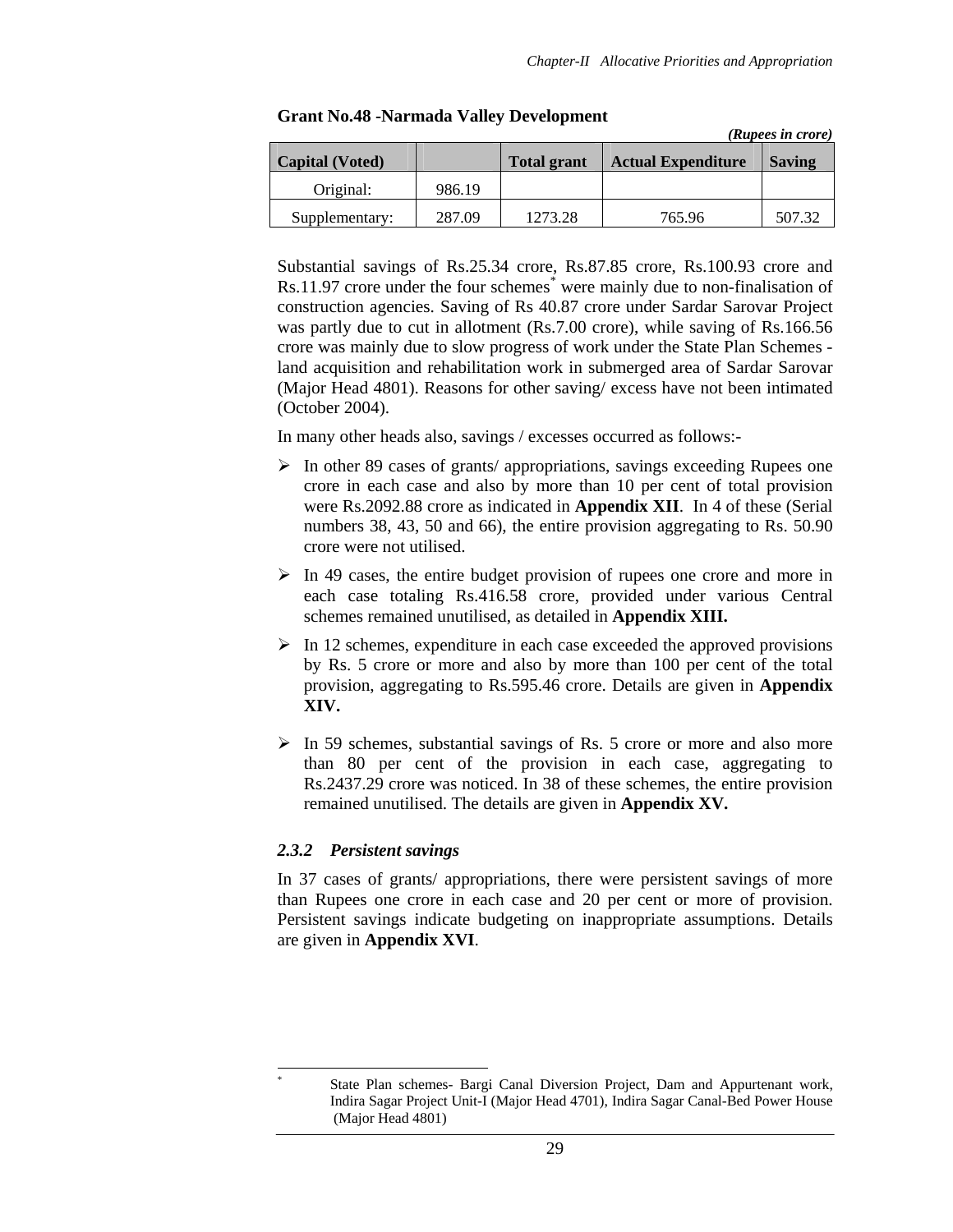# *2.3.3 Excess requiring regularisation*

# **(i) Excess over provision relating to previous years requiring regularisation**

As per Article 205 of the Constitution of India, it is mandatory for a State Government to get the excess over a grant/ appropriation regularised by the State Legislature. However, the excess expenditure amounting to Rs.5569.04 crore during the years 1990-91 to 2002-03 had not been regularised so far (October 2004). This was breach of Legislative control over appropriations. The details are as follows:

| Year         | No. of grants/<br>appropriation | <b>Amount of</b><br>excess | Amount for which explanations not<br>furnished to PAC |
|--------------|---------------------------------|----------------------------|-------------------------------------------------------|
| 1990-91      | 22                              | 119.51                     | Furnished                                             |
| 1991-92      | 16                              | 258.58                     | Furnished                                             |
| 1992-93      | 21                              | 189.32                     | Furnished                                             |
| 1993-94      | 21                              | 258.11                     | 2.05                                                  |
| 1994-95      | 15                              | 407.46                     | 0.39                                                  |
| 1995-96      | 21                              | 251.59                     | Furnished                                             |
| 1996-97      | 18                              | 224.17                     | Furnished                                             |
| 1997-98      | 13                              | 302.79                     | 0.97                                                  |
| 1998-99      | 17                              | 1276.45                    | 1.84                                                  |
| 1999-2000    | 17                              | 1584.94                    | Furnished                                             |
| 2000-2001    | 07                              | 265.07                     | 265.07                                                |
| 2001-2002    | 03                              | 6.26                       | 6.26                                                  |
| 2002-2003    | 08                              | 424.79                     | 424.79                                                |
| <b>Total</b> |                                 | 5569.04                    | 701.37                                                |

*(Rupees in crore)* 

# **(ii) Excess over provisions during 2003-04 requiring regularisation**

The excess of Rs.2.54 crore under 7 grants and appropriations during the year requires regularisation under Article 205 of the Constitution. Details are given below :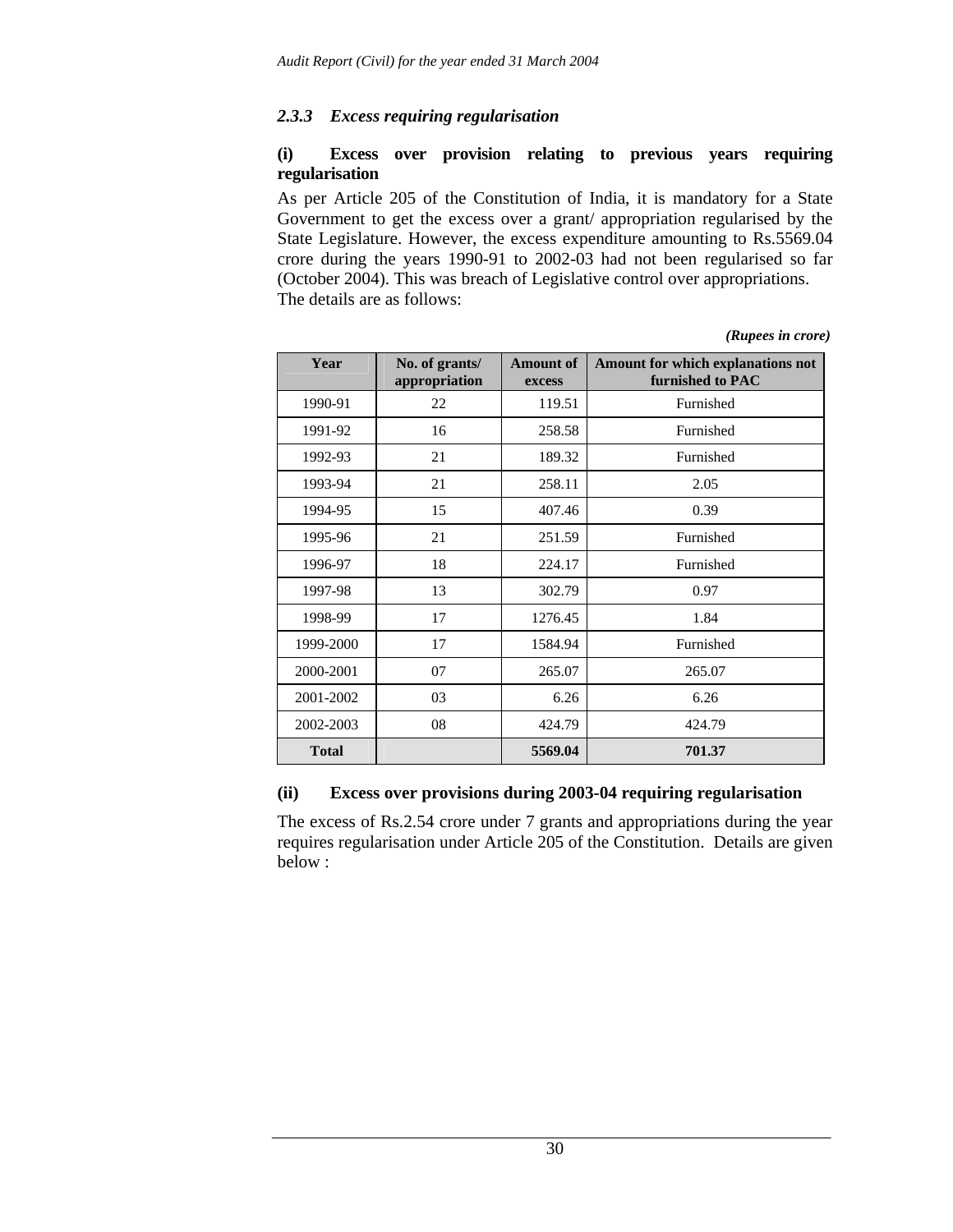|                  |                                                                       |                     |                     | (In Rupees)               |
|------------------|-----------------------------------------------------------------------|---------------------|---------------------|---------------------------|
| Sr.No.           | No. and name of Grant/appropriation                                   | <b>Total Grant/</b> | <b>Actual</b>       | <b>Excess</b>             |
|                  |                                                                       | appropriation       | expenditure         | (Percentage of<br>Excess) |
|                  |                                                                       |                     | in<br><b>Amount</b> |                           |
|                  |                                                                       |                     |                     | <b>Rupees</b>             |
|                  | <b>A-Revenue (Voted)</b>                                              |                     |                     |                           |
| 1.               | 68-Upgradation of Standards of Administration                         | 54, 27, 75, 000     | 55,51,41,250        | 1,23,66,250               |
|                  | recommended by the Eleventh Finance<br>Commission-Panchayat and Rural |                     |                     | (2.3)                     |
|                  | Development                                                           |                     |                     |                           |
| 2.               | 84-Upgradation of Standards of Administration                         | 5,16,000            | 9,88,538            | 4,72,538                  |
|                  | recommended by the Eleventh Finance                                   |                     |                     | (91.6)                    |
|                  | Commission-Revenue                                                    |                     |                     |                           |
|                  | $Total-(A)$                                                           | 54,32,91,000        | 55, 61, 29, 788     | 1,28,38,788               |
|                  | <b>B-Revenue (Charged)</b>                                            |                     |                     |                           |
| 3.               | 20-Public Health Engineering                                          | 20,00,000           | 20,26,547           | 26,547                    |
|                  |                                                                       |                     |                     | (1.3)                     |
| $\overline{4}$ . | 67-Public Works-Buildings                                             | 10,00,000           | 14,64,171           | 4,64,171                  |
|                  |                                                                       |                     |                     | (46.4)                    |
|                  | $Total-B)$                                                            | 30,00,000           | 34,90,718           | 4,90,718                  |
|                  | C-Capital-(Voted)                                                     |                     |                     |                           |
| 5                | 35-Rehabilitation                                                     | 21,95,000           | 23,17,639           | 1,22,639                  |
|                  |                                                                       |                     |                     | (5.6)                     |
| 6                | 94-Expenditure pertaining to Simhastha Mela,                          | 1,04,98,88,000      | 1,06,15,93,217      | 1,17,05,217               |
|                  | 2004                                                                  |                     |                     | (1.1)                     |
|                  | Total- $(C)$                                                          | 1,05,20,83,000      | 1,06,39,10,856      | 1,18,27,856               |
|                  | D-Capital (Charged)                                                   |                     |                     |                           |
| $\overline{7}$   | 23-Water Resources Department                                         | 40,00,000           | 42,28,894           | 2,28,894                  |
|                  |                                                                       |                     |                     | (5.7)                     |
|                  | Total-(D)                                                             | 40,00,000           | 42,28,894           | 2,28,894                  |
|                  | Total-(A+C) Voted                                                     | 1,59,53,74,000      | 1,62,00,40,644      | 2,46,66,644               |
|                  | $Total-(B+D)$ Charged                                                 | 70,00,000           | 77,19,612           | 7,19,612                  |
|                  | TOTAL $(A+B+C+D)$                                                     | 1,60,23,74,000      | 1,62,77,60,256      | 2,53,86,256               |

Reasons for the excesses had not been furnished by the Government as of October 2004.

# *2.3.4 Original budget and supplementary provision*

Supplementary provision (Rs.8989.73 crore) made during this year constituted 32.72 *per cent* of the original provision (Rs.27478.07 crore) as against 26.75 *per cent* in the previous year.

# *2.3.5 Unnecessary/ excessive/ inadequate supplementary provisions*

Supplementary provision of Rs.1151.54 crore made in 54 cases during the year proved unnecessary in view of aggregate saving of Rs.3575.81 crore (saving in each case exceeding Rs. 10 lakh), as detailed in **Appendix XVII**.

In 16 cases, against additional requirement of only Rs.6060.87 crore, supplementary grants and appropriations of Rs.7771.33 crore were obtained, resulting in savings in each case exceeding Rs.10 lakh, aggregating to Rs.1710.46 crore. Details of these cases are given in **Appendix XVIII.**

In 4 cases, supplementary provision of Rs.17.85 crore proved insufficient leaving an uncovered excess expenditure of Rs.2.46 crore. Details are given in **Appendix XIX.**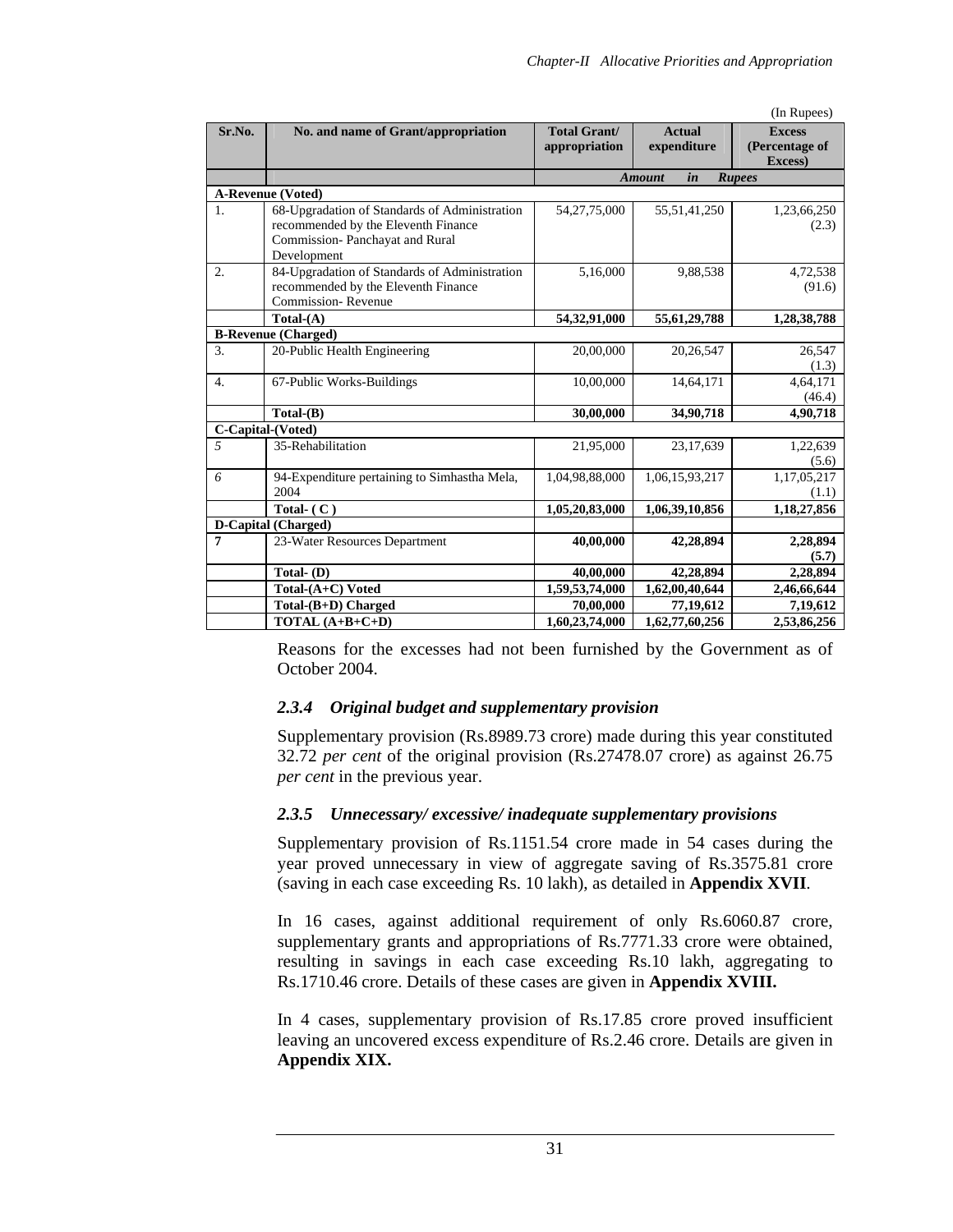# *2.3.6 Persistent excesses*

Significant excess was persistent in one appropriation as detailed below :-

| <b>Description of</b><br>Appropriation |                 | <b>Amount of excess (in Rupees)</b><br>and percentage in bracket |                   |  |
|----------------------------------------|-----------------|------------------------------------------------------------------|-------------------|--|
| <b>Capital (Charged)</b>               | 2001-02         | 2002-03                                                          | 2003-04           |  |
| 23-Water Resources<br>Department       | 5,73,333 (28.7) | 80,985<br>(4)                                                    | 2,28,894<br>(5.7) |  |

Persistent excess needs investigation.

# *2.3.7 Excessive/ unnecessary re-appropriations/ surrender of funds*

Re-appropriation is a transfer of funds within a grant from one unit of appropriation where savings are anticipated to another unit where additional funds are needed. Cases where the re-appropriations/ surrender of funds of more than rupees one crore in each case proved injudicious due to (a) withdrawal of funds from heads where excess expenditure had already occurred, (b) withdrawal of funds in excess of available saving, (c) unnecessary augmentation of funds despite saving, and (d) augmentation of funds by more than the amount required to cover the excess, (given in **Appendix XX)** indicate poor financial management.

# *2.3.8 Anticipated savings not surrendered*

According to rules, the spending departments are required to surrender the grants/appropriations or portion thereof to the Finance Department as and when the savings are anticipated. However, at the close of the year 2003-04, there were 144 cases of grants/ appropriations in which large savings had not been surrendered by the departments; the amount involved was Rs.4231.10 crore. Out of these, in 50 cases, significant amounts of available savings (of Rs.5 crore and above in each case), aggregating to Rs.4164.14 crore, were not surrendered, as per details given in **Appendix XXI.**

Besides, in 126 cases, Rs.1833.51 crore (94.7 per cent) were surrendered on the last day of March 2004, out of total surrender of Rs.1936.82 crore, indicating inadequate financial control over expenditure.

# *2.3.9 Injudicious surrender of funds*

In 16 cases, the amount surrendered was in excess of the available saving, which indicated inefficient budgetary control. As against the total available savings of Rs.576.67 crore, the amount surrendered was Rs.619.31 crore, resulting in excess surrender of Rs.42.64 crore. Details are given in **Appendix XXII.** 

In 3 cases, Rs.21 lakh were surrendered though there was excess expenditure of Rs.2.42 crore. Details are given in **Appendix XXIII.**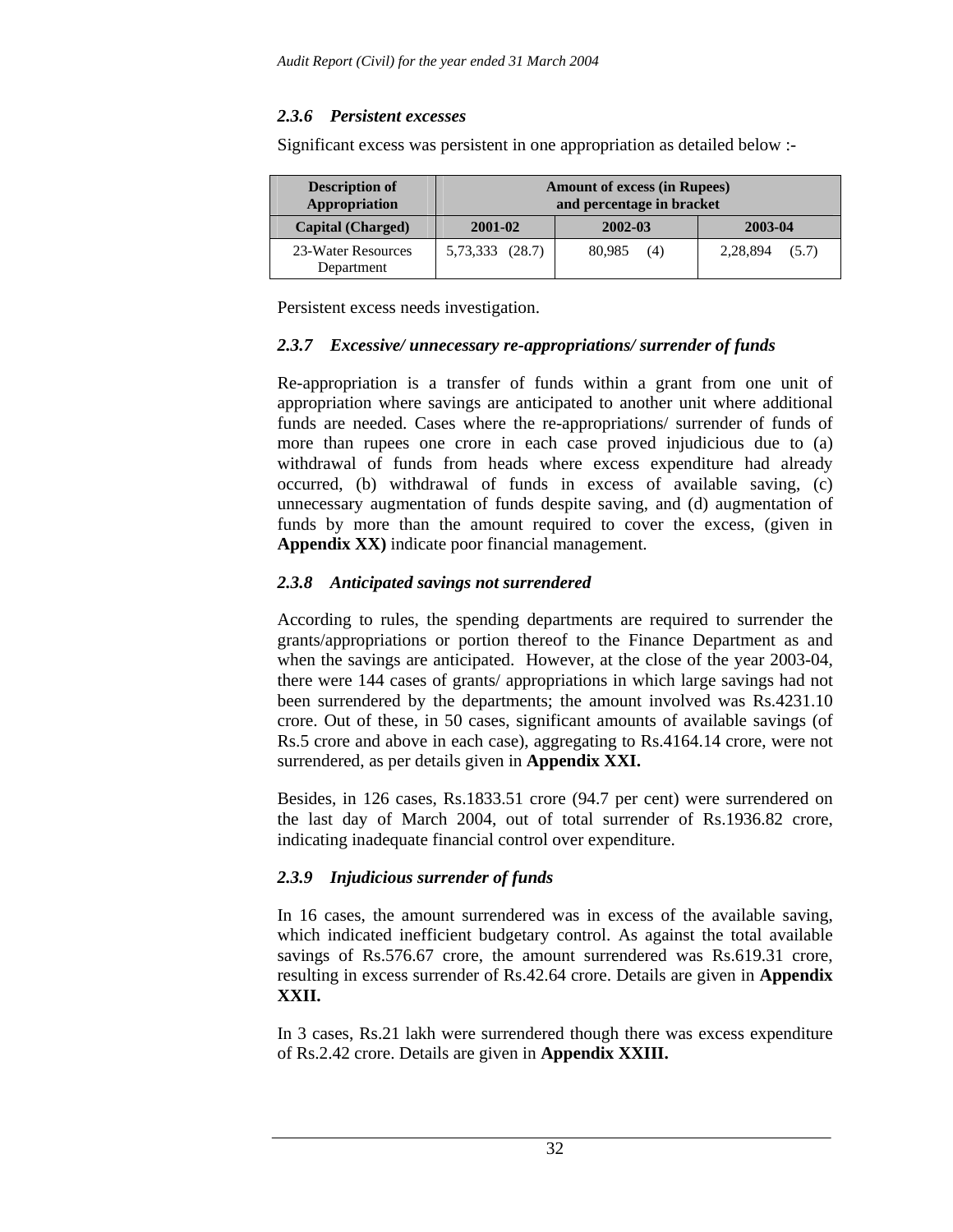# *2.3.10 Expenditure without Budget Provision*

Expenditure should not be incurred on any scheme / service without provision of funds by budget. It was however, noticed that expenditure of Rs.71.88 lakh was incurred in 5 cases without the provision having been made in the original estimates/ supplementary demands as per details given in **Appendix XXIV.** 

# **2.4 Unreconciled expenditure**

Financial rules require Departmental Controlling Officers to reconcile periodically the departmental figures of expenditure with those booked by the Accountant General (A&E). The reconciliation of expenditure of Rs.3386.15 crore in respect of 12 major heads involving 33 grants, representing 11.2 per cent of the total expenditure during the year, had however, remained in arrears in several departments. Details are given in **Appendix XXV.** 

# **2.5 Defective sanctions for re-appropriations/surrenders**

As per instructions (August 1996) of State Government and financial rules, (i) all sanctions for re-appropriations / surrenders should be issued before the end of the financial year and should be received in Accountant General (A&E) office well in time for incorporation in the Accounts, (ii) budget provision under the head "office expenses" should not be increased by re-appropriation in any circumstances, (iii) no amount can be re-appropriated from Charged to Voted and Revenue to Capital and vice versa, (iv) re-appropriations are not permissible from "Salary and wages" head to other heads and vice versa, (v) budget provision should be available under the head from which reappropriations / surrenders are sanctioned, (vi) proper details of schemes should be furnished from which surrenders/ re-appropriations are sanctioned and total of both sides of re-appropriation sanction should tally etc. Rs.55.25 crore were re-appropriated/ surrendered during the year in violation of these instructions. Details are given in **Appendix XXVI.** 

# **2.6 Rush of expenditure**

The financial rules require that Government expenditure should be evenly distributed throughout the year. The rush of expenditure particularly in the closing months of the financial year is regarded as a breach of financial rules. The position in respect of expenditure for the four quarters and also for the month of March 2004 is depicted in **Appendix XXVII** which shows that the expenditure incurred in March 2004 in 7 cases ranged between 45 and 100 *per cent* of the total expenditure during the year indicating a tendency to utilise the budget at the close of the financial year.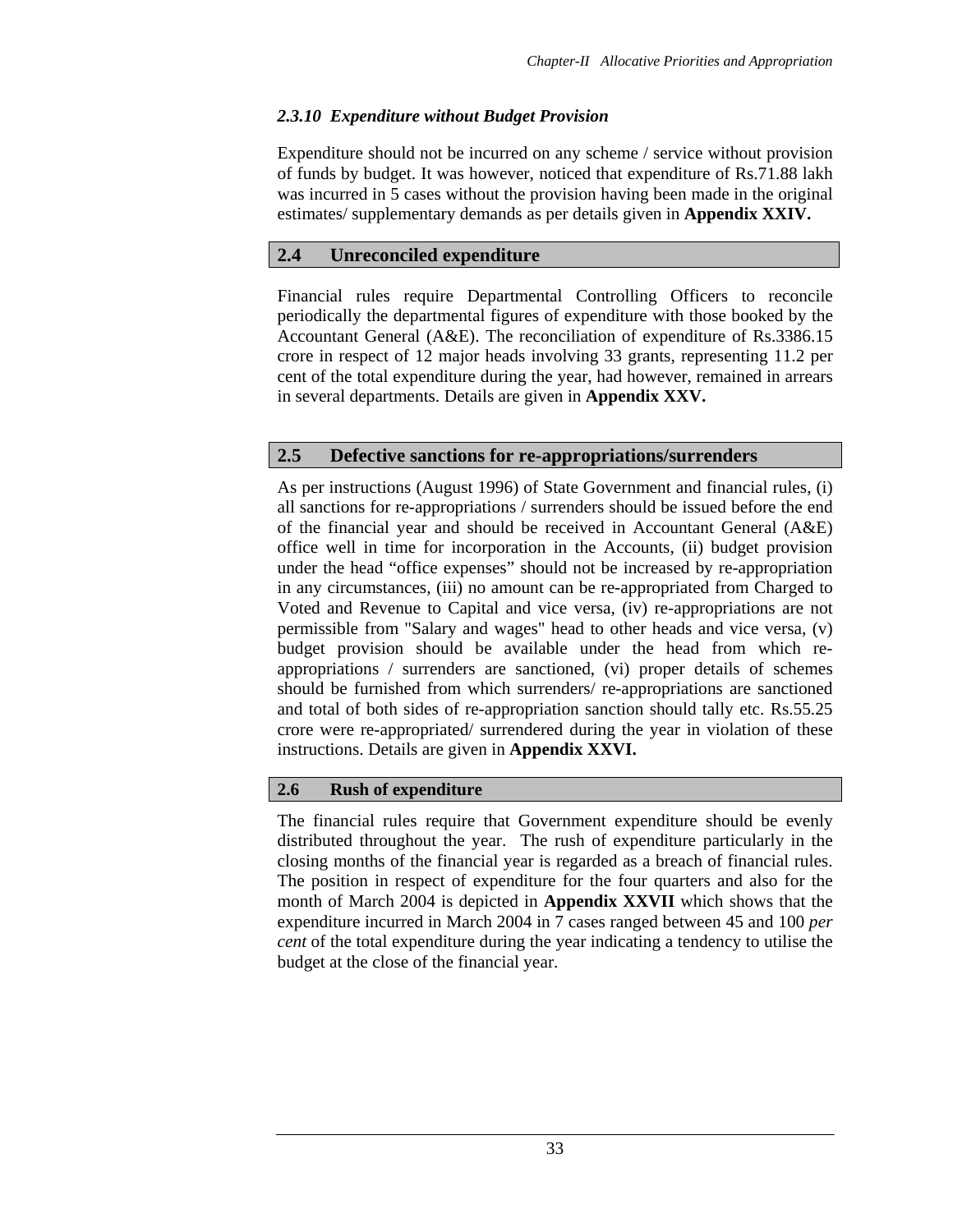#### **2.7 Budgetary Control**

A review of budgetary procedure and control over expenditure and test check of records in case of 8 grants<sup>\*</sup> revealed the following:

#### **Non maintenance of expenditure control registers**

Monthly statement of expenditure were not received or called for regularly by the Controlling Officers of Grants number 2,23,36,45,59,86,92 and 94 from their subordinate units. Expenditure control registers were also not maintained in any of these offices. Thus the upto date progressive totals of expenditure monthwise could not be worked out by the controlling officers. This was indicative of absence of proper control and monitoring of expenditure which led to (a) heavy excesses/ large savings over the provisions under certain subheads, (b) inadequate/ unnecessary/ excessive supplementary provisions, and (c) irregular re-appropriations and non-surrender of funds thereof, as discussed earlier. The department of grants no.36,59 and 92 accepted and stated that expenditure control register would be maintained in future.

#### **Defective preparation of budget estimates**

 $\overline{a}$ 

The procedure followed in eight test-checked grants mentioned above and the Appropriation Accounts, 2003-04 revealed that demands for budget estimates were prepared on ad hoc basis. The poor quality of budget preparation and budgetary operations led to:

Excessive provisions ranging from Rs.1.31 crore to Rs.20.88 crore in four grants (2, 36, 45 and 92) under Revenue voted section and in Capital voted section also, ranged from Rs.1.10 crore to Rs.84.01 crore in four grants (23, 45, 59 and 86). Further in Capital voted section of grant no. 94, there was inadequate budget provision of Rs.1.17 crore. The department (Grant no. 59) stated that provision remained unutilized due mainly to slow progress of work. Substantial savings of Rs. 2 crore or more and also more than 20 per cent of the provision in each case aggregating to Rs.168.07 crore under 13 schemes of test checked grants during 2003-04 (in 11 schemes persistent saving had occurred) as per details given in **Appendix XXVIII.** While under 7 schemes, substantial excess of more than Rupees one crore in each case, totaling Rs.16.66 crore during 2003-04 (in 2 schemes persistent excess had occurred) were noticed as per details given in **Appendix XXIX.** 

<sup>\* 2-</sup> Other expenditure pertaining to General Administration Department (Revenue-Voted), 23- Water Resources Department (Capital- Voted), 36- Transport (Revenue-Voted), 45- Minor Irrigation Works (Revenue and Capital- Voted), 59- Externally Aided Projects pertaining to Rural Development Department (Capital-Voted), 86-Upgradation of standards of Administration recommended by the Eleventh Finance Commission- Jail (Capital Voted), 92- Upgradation of standards of Administration recommended by the Eleventh Finance Commission-Culture (Revenue-Voted) and 94-Expenditure pertaining to Simhastha Mela, 2004 (Capital-Voted).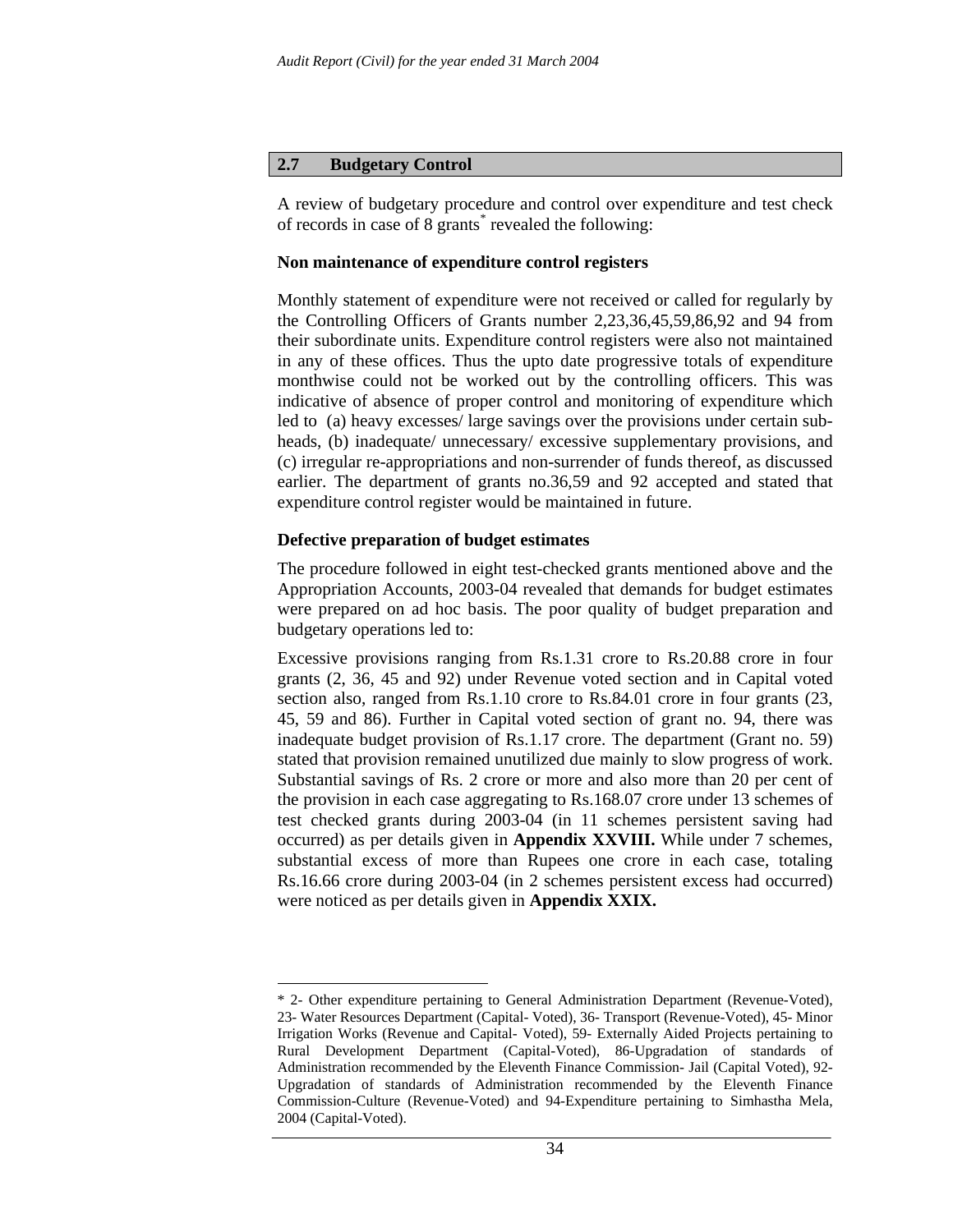# **Unnecessary/excessive/inadequate supplementary provisions**

In 3 schemes of test checked grants supplementary provisions totaling Rs.6.96 crore remained unutilised and proved unnecessary, in 3 schemes supplementary provisions were excessive by Rs.34.71 crore and in 2 schemes supplementary provision of Rs.29.75 crore proved inadequate in view of excess of Rs.5.59 crore. Details are given in **Appendix XXX.** 

### **Transfer of Funds to Deposit head on the last day of financial year**

Rs.2.42 crore was drawn on last day of financial year under the scheme- 2205- 800-1301-5062- Upgradation of Museums under Eleventh Finance Commission in grant no. 92 and credited to Major Head 8443-Civil Deposits-800 Other Deposits on 31 March 2004 after exhibiting as expenditure in accounts to avoid lapse of budgetary provision. This also resulted in undue inflation of expenditure to that extent.

# **Blocking of funds in bank account**

The amount of Rs.51 lakh was drawn on 31 March 2004 under the scheme - State Plan Scheme (Normal)- Arrangement for Simhastha Mela, 2004 in grant no. 94 and credited to Bank Account after showing as expenditure in the Accounts. This incorrect depiction of expenditure in the Accounts was done only to avoid to the lapse of budget grant. The department stated that amount was kept in Bank Account for payment of expenditure incurred during Mela period. The reply is not tenable as Financial rules prohibit drawal of funds in anticipation of requirement.

# **Non-reconciliation of expenditure**

Reconciliation of Departmental expenditure figures for the year 2003-04 with the figures of Accountant General (A&E) M.P. Gwalior, were not carried out by the controlling officers of grants no. 2,23,36,45,59,86,92 and 94 resulting in ineffective control over expenditure. The controlling officers accepted the fact and stated that reconciliation of expenditure will be done/being done.

# **Rush of expenditure in March**

The percentage of expenditure during March 2004, under various schemes of grants no. 23 and 45 was as under :

| Grant           | <b>Major Head/Scheme</b>                         | Percentage of |
|-----------------|--------------------------------------------------|---------------|
| No.             |                                                  | expenditure   |
| 23              | 4701-01-202-3264-Circle Establishment.           | 39            |
| $\overline{23}$ | 4701-03-209-0101-823-Kalia Sot                   | 44.3          |
| 23              | 4701-80-005-0101-3363-Survey of Medium projects. | 79.3          |
| 23              | 4711-01-103-0101-6358-Prevention from erosion of | 68.8          |
|                 | Pench River of Newton Chichili Village.          |               |
| 45              | 4702-800-0101-3803-Minor and Micro<br>Minor      | 34.6          |
|                 | Irrigation Scheme.                               |               |
| 45              | 2702-80-800-7051-Dam Safety                      | 34.2          |